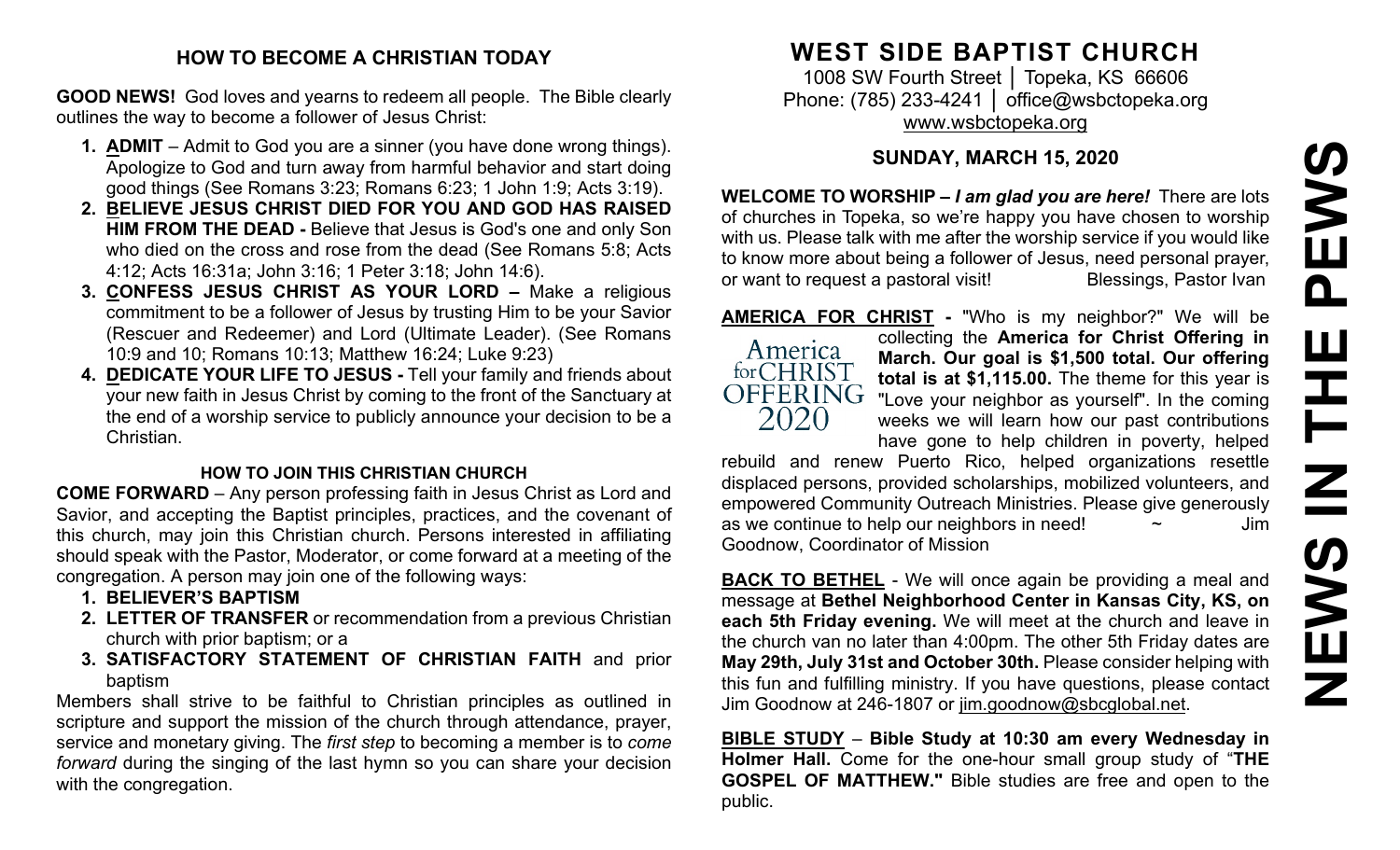**CAMP SCHOLARSHIPS** - The Church Camp Scholarship program is underway for all children and youth to earn up to \$100.00 each to help them go to a summer camp. Students earn points for registering their attendance AND for volunteering to help others. **CAMP REGISTRATIONS and PAYMENT are due Wednesday, April 29.** See Pastor today for camp information, registration form, or to make payment arrangements.

#### **CHILDRENS ACTIVITY BAGS AND BULLETINS – We are glad to have**



**children in worship!** Activity bags filled with coloring pages, crayons, and other items are available for preschool and elementary-aged children near the sanctuary door. **Enjoy the bags and children's bulletins**. Please take home your artwork. Place the bags on the front pew after the worship service so we can restock them.

**COUNCIL OF MINISTRIES –** The Church Council (Officers, Coordinators of Ministries, and the Pastor) will meet on the **second Tuesday of the month at 6:00 pm in Holmer Hall**. The meetings are open, and members are encouraged to attend. See Pat Carpenter, Moderator, for details or agenda.

**EASTER EGG HUNT –** Outreach will sponsor an Easter Egg Hunt for the children (toddler-5th grade) on **Sat., April 11 at 2:00 pm**. We need a person to spearhead efforts to collect individually wrapped candy and plastic eggs, recruit volunteers, and organize the one-day event. See Jack Janway to volunteer.

**YOUNG CHRISTIANS WEEKEND @ SILVER DOLLAR CITY –** The Youth Group and adult sponsors will be traveling to Silver Dollar City to attend **Young Christians Weekend on Friday, April 3 thru Sunday, April 5.** See Brice for cost of trip, balance fundraising accounts, and registration forms.

**MEMBERSHIP DRIVE** – *"I Love My Church!"* Pastor Ivan and Outreach will be leading a **new member drive** during the month of April. Know someone who may want to join? Come forward or share their information with the Church Office. We will schedule visits and encourage Christians to join.

## **WEEKLY CALENDAR**

#### **SUNDAY, MARCH 15**

| $9:15$ am  | <b>Sunday School</b> |
|------------|----------------------|
| $10:30$ am | Worship Service (S)  |

#### **MONDAY, MARCH 16 OFFICE CLOSED**

| $9:00$ am | <b>Baby Closet</b> |
|-----------|--------------------|
|           |                    |

#### **TUESDAY, MARCH 17**

6:00 pm Men's Chorus (FH)

## **WEDNESDAY, MARCH 18**

| $10:30$ am       | <b>Bible Study</b>                 |
|------------------|------------------------------------|
| $3:30 - 5:30$ pm | Fruit & Vegetable Food Pantry (FH) |
| $5:00 - 7:00$ pm | <b>Baby Closet Ministry</b>        |
| $5:30 - 6:00$ pm | Supper (FH)                        |
| $6:00 - 7:00$ pm | <b>WWW Bible Clubs</b>             |
| $7:00$ pm        | Choir Practice (S)                 |
|                  |                                    |

#### **THURSDAY, MARCH 19**

| $1:00 - 3:00$ pm | <b>Baby Closet Ministry</b> |
|------------------|-----------------------------|
|------------------|-----------------------------|

## **FRIDAY, MARCH 20**

#### **SATURDAY, MARCH 21**

## **SUNDAY, MARCH 22**

| $9:15 \text{ am}$ | <b>Sunday School</b> |
|-------------------|----------------------|
| $10:30$ am        | Worship Service (S)  |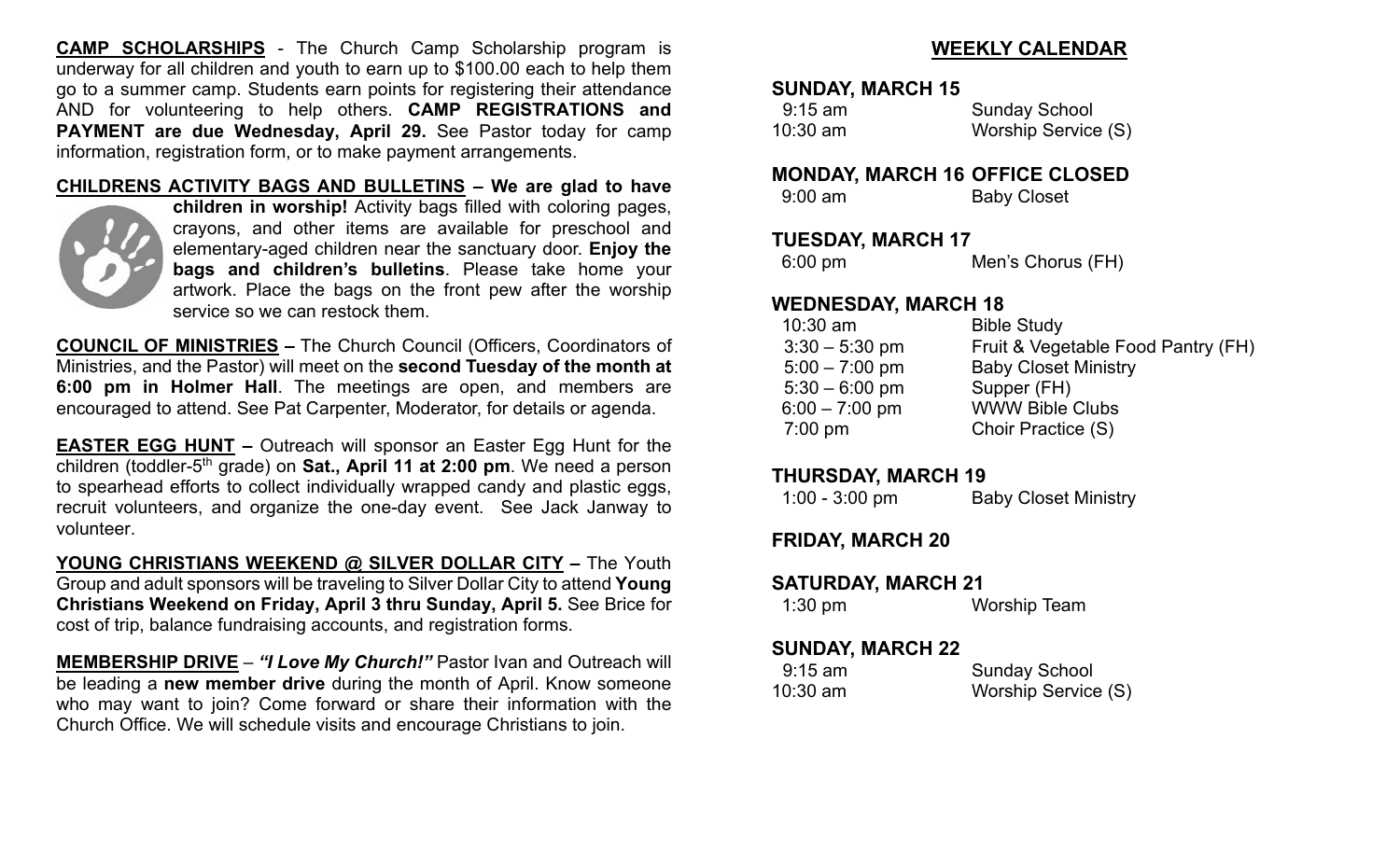# **OUR THOUGHTS AND PRAYERS**

Albert, Henry – Lou Gehrig's (Karen & Janice Kirby's cousins' husband)

Carpenter, Al & Bradley – Health concerns

Carpenter, Harry and Pat – Health concerns

Church in Ireland; UK (Eng., N. Ireland, Scotland, Wales) (1-7 March 2020)†

Church in Denmark, Faroe Islands, Finland, Greenland, Iceland, Norway,

Sweden (8-14 March 2020)†

## **Cripe, Brinley Mae – Newborn, Monday, Feb. 24: Amy & Jared Cripe**

Davis, Valarie – Health concerns (Bev. McCurdy's neighbor and friend) Gilmore, Jessica – Health concerns Goff, Jim – Health concerns Human Trafficking / Sexual Slavery International Ministries and Missionaries (Global Servants) Jones, Gwen – Health concerns (Potwin Presbyterian) Lewis, Joanna – Health concerns (Nelda and Jack Janway's grandniece) Lightcap, The Very Rev. Torey – Health (Dean of Grace Epi. Cathedral) Longstaff, Judy and Ernie – Health concerns Lundgren, Hilda – Health concerns Lynch, Holly – Health concerns (Nancy Oshe's daughter) Mansfield, Virginia – Health concerns May, Nancy – Health concerns May, Steve – Health concerns McCullough, Mark – Health concerns and health of coworkers Merrifield, Marie – Health concerns Morris, Don and Molly – Health concerns; hospice Poe, Becky & Terry – Health concerns Shaw, Nelis – Health concerns (Potwin Presbyterian) Springer, Keith – Health concerns (Marianne Spano's brother) Springer, Larry – Health concerns (Marianne Spano's brother) Swank, Kim – Health concerns Ward Meade Neighborhood

Wigfield, Hazel – Concerns (Bev McCurdy's sister-in-law) WWW Kids Bible Club

Zab, Lola – Health concerns (Marianne Spano's sister)

*†Ecumenical Prayer Cycle "In God's Hands - Common Prayer for the World" from the World Council of Churches (https://www.oikoumene.org/en/resources/prayer-cycle)*

# **HOMEBOUND & CARE FACILITIES:**

\*Cunningham, June – Brewster Place \*Landis, Etta – Capital Ridge \*Dell, Shirley & Larry \*Lundgren, Hilda \*Goodnow, Grace \*Farrar, Helen –Plaza West \*Merrifield, Marie – Lexington P. \*Haney, Gerald \*Moody, Rogene – Homestead \*Hunter, Russ \*Pasley, Ken - Brookdale \*Johnson, Mary Lou – Aldersgate \*Penny, Theo \*Kieffer, Alice \*Perkins, Edward

\*Smith-Tindall, Hazel – Ottawa

## **FOOD PANTRY - The Free Fruit & Vegetable Food Pantry is now open**



**every Wednesday, 3:30-5:30 pm. Clients MUST provide a PHOTO I.D. with current address (including apartment number, if applicable)** *every visit* **for identification. If the address is incorrect, the client must provide a piece of US Postal Mail with name and current address. Clients without identification must see the Program Supervisor.** Call the

Church Office for more information. Equal Opportunity. \*All food is available at no cost.

**HOSPITAL & EMERGENCIES –** If you or a loved one is admitted to the hospital for an emergency or for surgery, **the hospital staff and chaplains' office will NOT contact the Church Office or the Pastor**. **You or a family member must call the Church Office at (785) 233-4241 or the PASTOR at HOME (785) 267-0936**. Pastor is willing to visit the hospital and pray prior to surgeries.



**INTERNATIONAL MINISTRIES –** Pastor Ivan will attend the International Ministries (Am. Baptist Foreign Mission Society) Board of Directors meeting on Sunday (after church), March 22 thru Wednesday, March 25 in Orlando, Florida. Please call the Church Office if you need to speak with him.